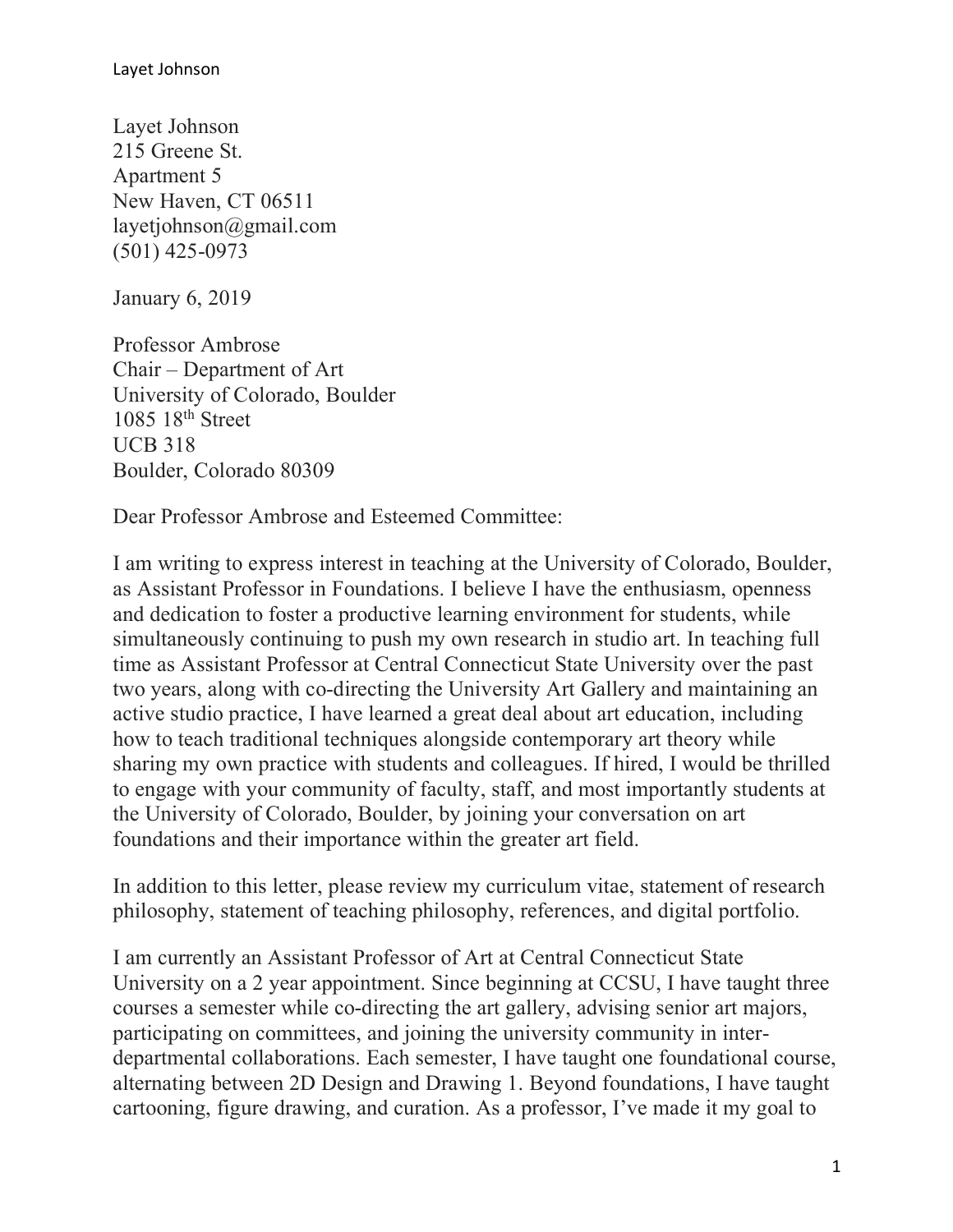show students the range of possibilities within art making, from simple design to complex production, and to encourage their creative journey by strategizing with them on how to connect their curiosities and experiences with art history as a form of contextualization. I believe my portfolio characterizes my desire to foster a thoughtful and challenging art dialogue through various media.

I received a Bachelor of Arts in Drawing from Hendrix College in 2008, where I was awarded the President's Scholarship, an art scholarship, and the Service to the Department Award in the Department of Fine Arts upon graduation. I then received a Master of Fine Arts from the University of Georgia in 2011, where I held teaching assistantships and taught four courses including beginning and intermediate drawing. Following graduate school, I held numerous residencies along with fellowships at the Vermont Studio Center and the Virginia Center for the Creative Arts. I have been a visiting artist at Hendrix College, the University of Saint Mary, the University of Arkansas at Little Rock, and Minneapolis College of Art and Design. My recent solo exhibitions include *Mystery Bird* at Pina (Vienna, Austria,) *August September* at the University of Arkansas at Little Rock, and *Is This My Tongue?* At Institute 193 in Lexington, Kentucky. Recent group exhibitions include Utopian Visions Art Fair (Portland, Oregon) and the inaugural Bandini International Film Festival (Los Angeles) among others.

My studio practice and research is comprised of two parts: cartooning and conceptual art. While my cartooning on the one hand is a private endeavor encouraging an intimate reception, my conceptual practice concerns space and thus involves a larger critical audience. While each practice operates on similar semiotic structures and are essentially translatable, their methodologies are totally divergent. If hired at the University of Colorado, Boulder, I would commit my studio practice to developing my understanding of cartoons, comics, and animation, with the goal of publishing comics and producing animated films. As a conceptual artist I would continue to exhibit in galleries and alternative spaces, proposing projects and collaborations internationally, and reporting to the department and my students on inner workings of the art world and contemporary art developments. In the Fall of 2018, I curated an exhibition of 31 women comic artists at CCSU. While the impetus for the exhibition was in reaction to the current presidency and in support of the Time's Up and #metoo movements, my gallerist and frequent collaborator Haynes Riley at Good Weather (North Little Rock, AR) saw it also as an extension of my own conceptual art practice, combining my interdisciplinary work and interest in comics. As a subsequent traveling exhibition presented by Good Weather at The Front in New Orleans, we are thus representing the exhibition, with essays by Haynes and myself in a catalog that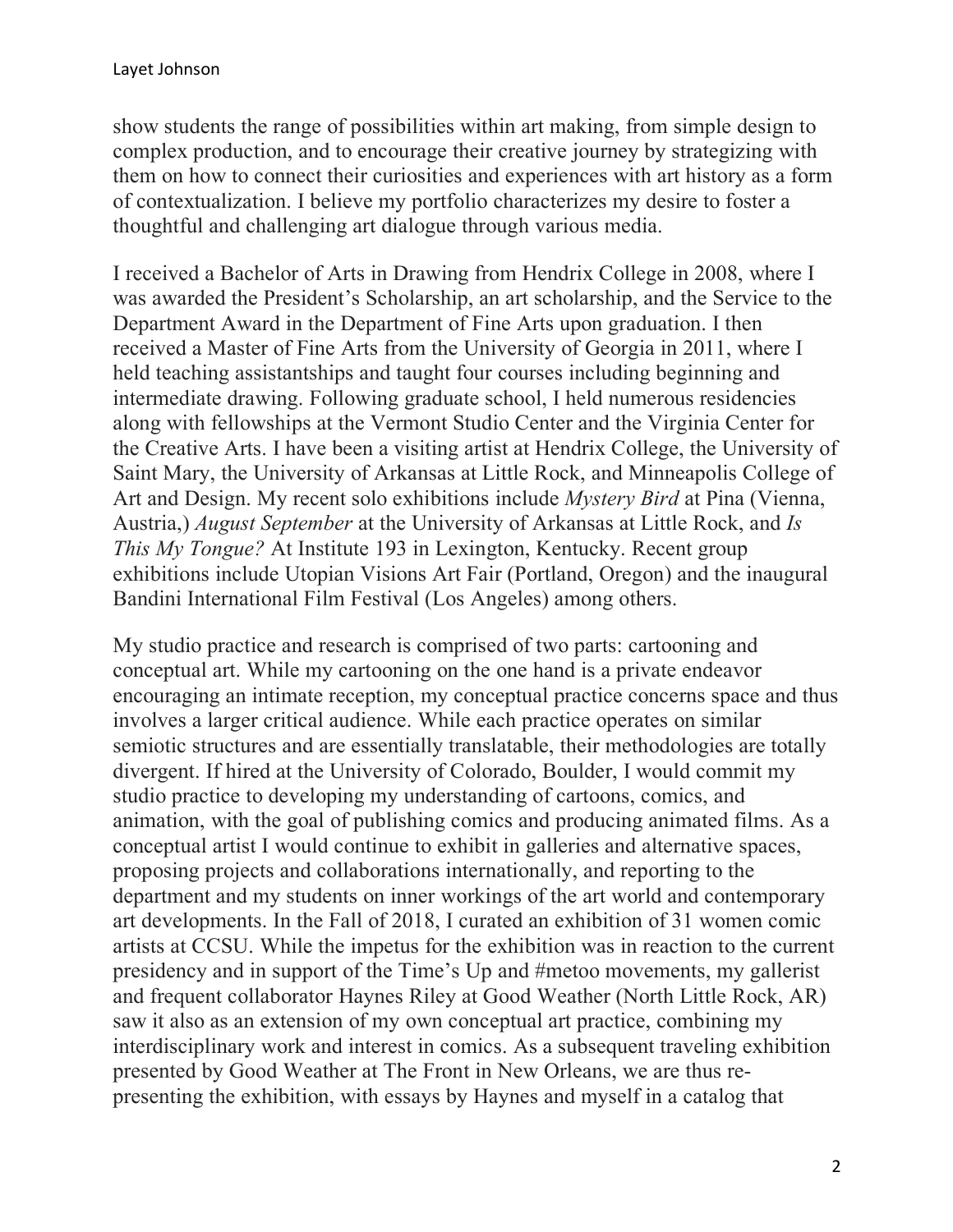concern my connection to the exhibition. While the exhibition is not about me, we have found it interesting to investigate my relationship with it and how it may inspire future projects.

As a professor at the University of Colorado, Boulder, I will be excited to work with undergraduate and graduate students across each of your departments and to participate on committees and in organizations dedicated to university and community service. If hired by your department, I will commit myself to students in Foundations and in upper level courses in developing their work and selfanalysis through intensive studio work and critiques. After teaching at a small University without a graduate program, I will be excited to join the vibrant interdisciplinary milieu that is unique to universities with graduate programs. As a professor I will work to relate undergraduates and graduates with one another as a means of engendering effective cross-generational communication. In setting an example as an artist, I will be eager to work with each art department as a means of expanding on my own art practice in and out of the studio. Relating my personal practice with students by encouraging interdisciplinary inquiry will connect my work to various disciplines and art historical moments and point students to the array of trajectories available to them within the art school. Outside of the classroom, I will pride myself on working in the studio daily and connecting with the greater Boulder community, in order to share my findings and research with those at the university.

I believe it is important to be committed to teaching a diverse student population. I have experience instructing students of all races, genders, ages, and sexual orientations, and am available to work with Disability Services in teaching students with physical and psychological issues. I believe that the strength of Universities comes from its multicultural perspectives, and that to relate art education to social justice, professors should be prepared to teach from various points of view and to push beyond standard Western Art themes while simultaneously being open to incorporating their own students' perspectives within their classroom structures. I believe the university studio should be an active forum for questioning cultural and socio-political realities, where art is upheld for its potential to transform thought and society.

I request an interview with you at your convenience. I would love to revisit the mountains and see the University of Colorado at Boulder for the first time, while meeting with your faculty, staff, and students, to discuss and possibly present on my work in Foundations and in the studio. I sincerely look forward to the opportunity of joining your community and moving to Boulder, to focus on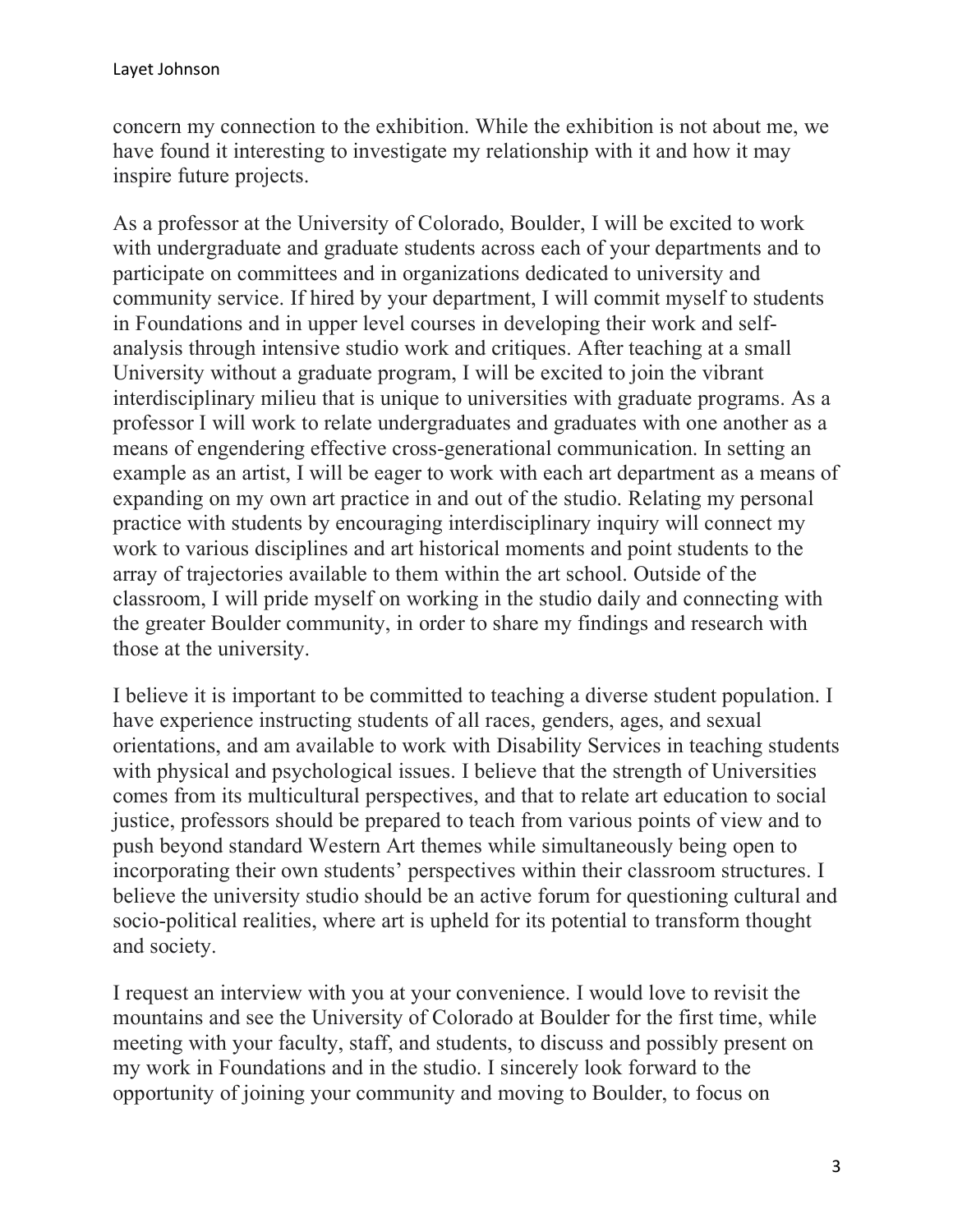teaching and my work in the studio. I have lived in Northern New Mexico before and miss life above 5,000 feet, so I know I'd love to return.

I believe that I am the ideal candidate for this position. I have the experience, enthusiasm, motivation, and communication skills to fulfill all the requirements of an assistant professor in Foundations at The University of Colorado, Boulder.

Thank you very much for your time and consideration. I very much look forward to hearing from you.

Sincerely,

Layet Johnson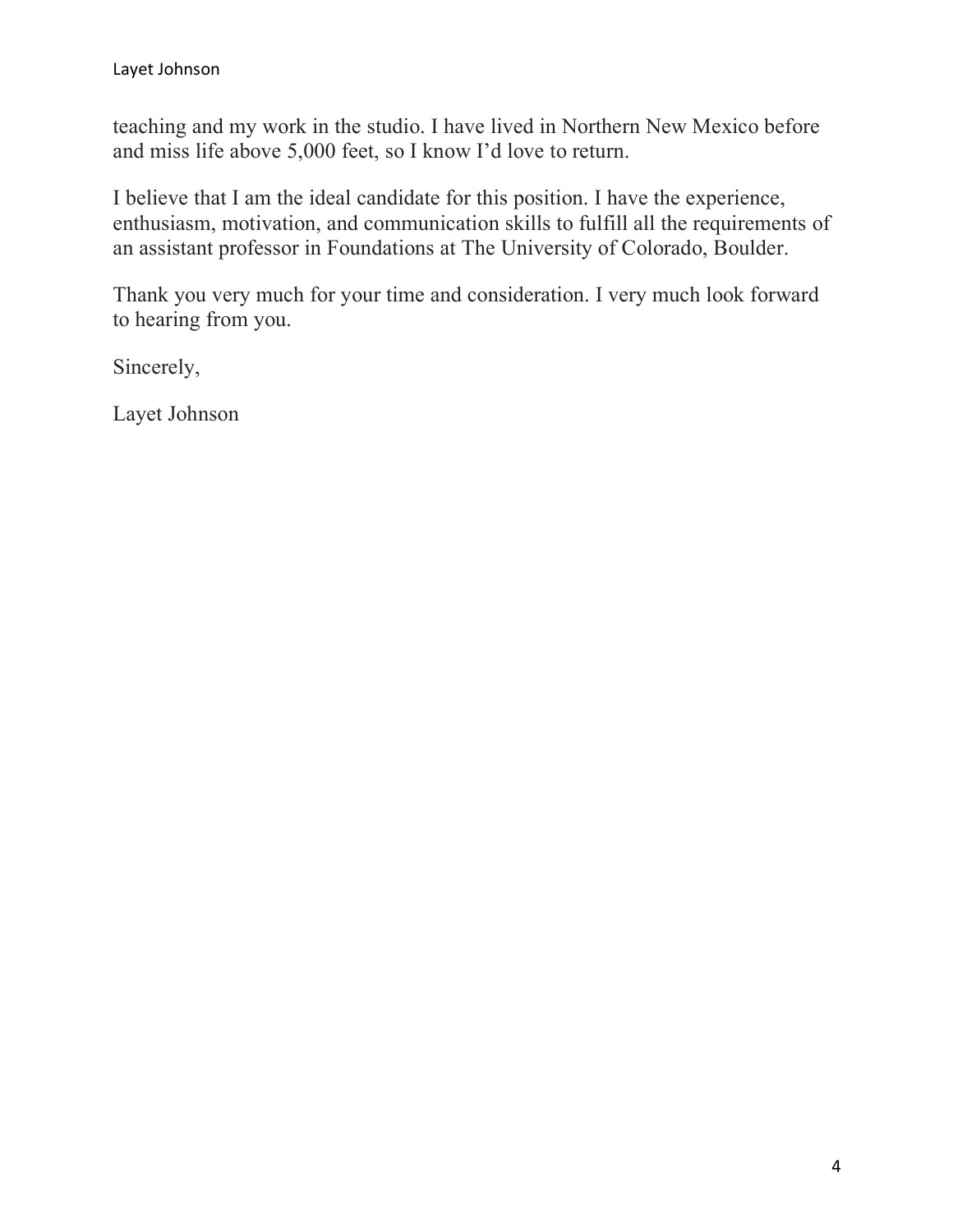Curriculum Vitae

Layet Johnson

## Education

2011 MFA – The Lamar Dodd School of Art, The University of Georgia, Athens, Georgia 2008 BA – Cum Laude, Departmental Honors, Hendrix College, Conway, Arkansas

## Residencies

August 2016 – Mural Artist in Residence, Gallery Protocol, Gainesville, Florida July 2015 – July 2017 Emerging Artist Resident, University of Arkansas at Little Rock April 2012 Vermont Studio Center, Johnson, Vermont Feb – Mar 2012 Virginia Center for the Creative Arts, Amherst, Virginia Sept – Oct 2011 Grinnell Area Arts Council, Grinnell, Iowa August 2011 Elsewhere Collaborative, Greensboro, North Carolina July 2011 Andes Sprouts Society, Stamford, New York

## Solo and Two-Person Exhibitions

2017 Solo Exhibition – *Mystery Bird,* Pina Gallery, Vienna, Austria

2017 Solo Exhibition – *August September*, University of Arkansas at Little Rock

2016 Solo Exhibition – *Is This My Tongue?* Institute 193, Lexington, Kentucky

2015 Solo Exhibition – *Caffé Lasso,* Ritual Valencia, San Francisco, California

2013 Solo Exhibition - *Trip,* Good Weather Gallery, North Little Rock, Arkansas

2013 *Homie Sapiens Vol. 2*, *Layet Johnson and Haynes Riley*, Page and Vessel, Pontiac, MI

2013 *Homie Sapiens*, *Layet Johnson and Haynes Riley*, Thea Foundation, North Little Rock, AR

2012 Solo Exhibition – *Sacred Jests*, The Invisible Hand Gallery, Lawrence, Kansas

2011 Solo Exhibition – *Marcus*, Ciné, Athens, Georgia

2011 *Visiting Artist Solo Exhibition and Lecture*, Hendrix College, Conway Arkansas

2010 *Two Bros!*, Athens Institute for Contemporary Art, Athens, Georgia

2010 *Platonic Voyage*, performance and lecture, Dugg Dugg Gallery, Charlotte, North Carolina

2009 *Platonic Voyage*, Visiting Artist performance and lecture, Alfred University, Alfred, NY

Group Exhibitions

2018 *Utopian Visions Art Fair*, Presented by Good Weather, Portland, Oregon

2018 *The Contemporaries: Hot Takes*, Light Art + Design, Chapel Hill, North Carolina

2017 *Icebox 3*, Gallery 360, Little Rock, Arkansas

2016 *Bandini International Film Festival*, Arturo Bandini, Los Angeles, California

2016 *Art Bandini* Art Fair with Good Weather, Arturo Bandini, Los Angeles, California

2015 *Drive,* Soil Gallery, Seattle, Washington. With Joshua Bienko and Piper Brett

2014 *Athens Arcana: A Contemporary Tarot,* Athens Institute for Contemporary Art, Athens, GA

2014 *Common Descent,* Central Booking, New York, NY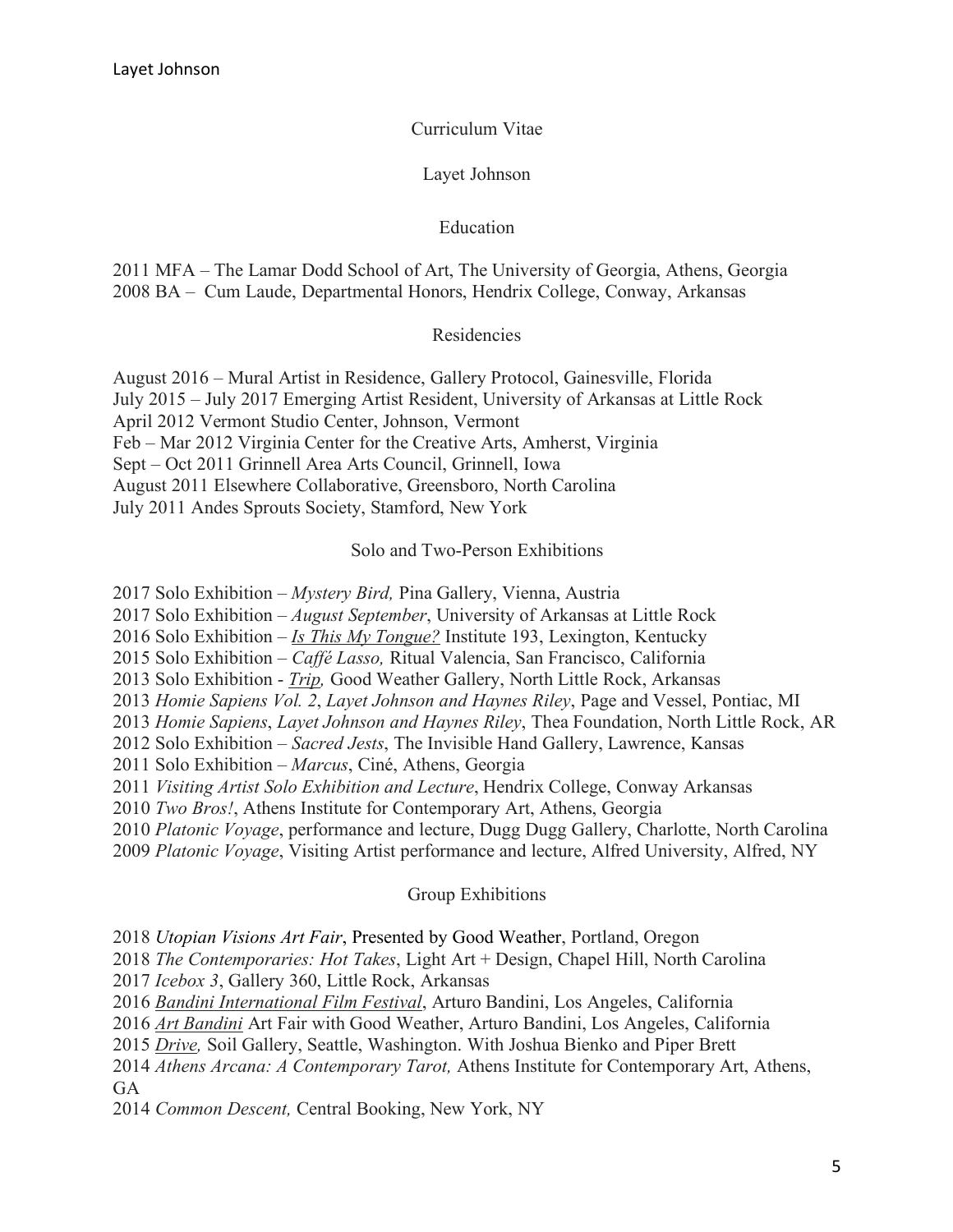2013 *In All Kinds of Weather*, /Protocol/ Gallery, Gainesville, FL

2013 *Bad As I Wanna Be,* Ortega y Gasset Projects, Queens, NY

2013 *Landscape Painting*, The Bedfellows Club, Minneapolis, MN

2013 *Inaugural 21 C Museum Hotel Bentonville, AR, Vitrine Exhibition,* 21 C Museum Hotel, Bentonville, AR

2013 *Bulldog Inn Art Show,* Bulldogg Inn, Room 104, Athens, GA

2012 *SIDESPACE*: A contemporary video series at ATHICA, Athens, Georgia

2012 *Chow Chow!*, Eastern Tennessee State University Slocumb Gallery, Johnson City, TN

2012 *Perfect Lovers*, White Box, Manhattan, NY

2012 *All Hail the Subgenius*, Vermont Studio Center, Johnson, Vermont

2011 *So Many Open Houses*, Low Key Arts, Hot Springs, Arkansas

2011 *A Happy Ending*, Marco Polo Quarterly Arts Mag (marcopoloartsmag.com)

2011 *The University of Georgia MFA Candidates Exhibition*, The University of Georgia, Athens, Georgia

2010 *68.57: From Point A to Point A: 12 Drawers from Athens,* MOCA GA Extension, Atlanta, Georgia

2009 *Making Masters, Madison Museum of Fine Arts*, Madison, Georgia 2009 *Athica Emerges, Athens Institute for Contemporary Art*, Athens, Georgia

### Public Works

**2017 Hand-painted Mural and Signs, Loblolly Creamery, Little Rock, Arkansas 2016 Mural, Gallery Protocol, Gainesville, Florida**

**2016 Hand-painted Outdoor Signs, Orbea USA, North Little Rock, Arkansas**

**2016 Hand-painted Indoor Signs, Portable Kitchen, Little Rock, Arkansas**

**2015 Hand-painted Window Sign, Pawnderosa Pawn, Little Rock, Arkansas**

2003 Mural, Riverfront Park River Walk, Little Rock, Arkansas

### Art Instruction

2017-2019 – Full Time Faculty, Central Connecticut State University, New Britain, Connecticut

2015 Instructor – 2D Design, University of Central Arkansas, Conway, Arkansas

2014 Guest Lecturer – Minneapolis College of Art and Design, Minneapolis, Minnesota

2013 Guest Lecturer –University of Saint Mary, Leavenworth, Kansas

2012 Guest Lecturer –University of Arkansas at Little Rock

2011 Visiting Artist – Studio Visits and Critiques, Hendrix College, Conway Arkansas

2010-2011 Instructor- Drawing 2, The University of Georgia, Athens, Georgia

2009-2010 Instructor- Drawing 1, The University of Georgia, Athens, Georgia

2010 Conference Session Presenter- Travelers in Virtual Worlds, SECAC/MACAA conference,

Richmond, Virginia. Joint Chair with professor Peter Baldes, Virginia Commonwealth University

2010 Teaching Assistant- Art and Technology (CMS) with Michael Oliveri

2009 Teaching Assistant- Hypermedia with Didi Dunphy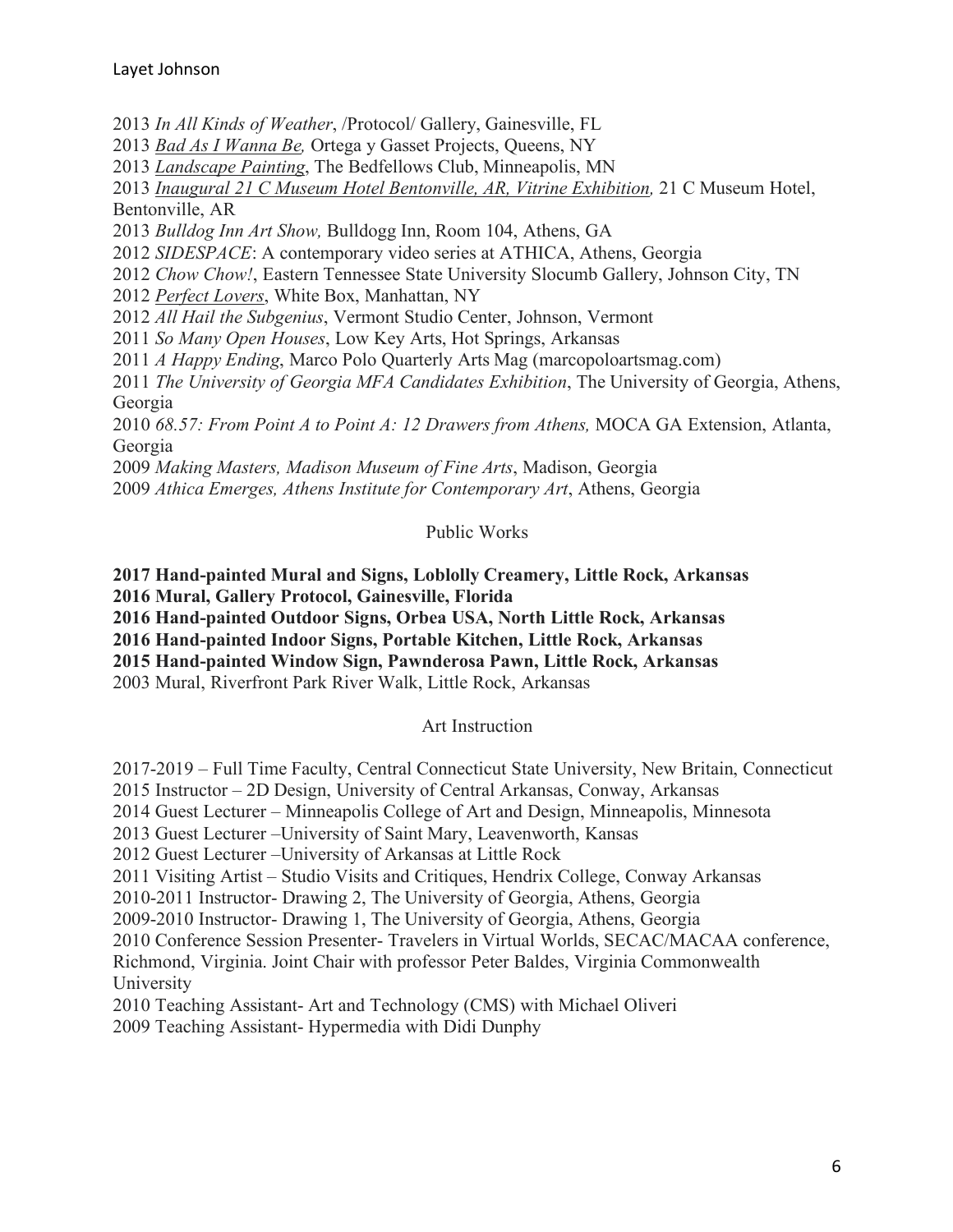## Curatorial Work

2019 Fall, (Upcoming) Chase Westfall at Central Connecticut State University Art Gallery

2019 Spring *Sex, Death, and Visceral Honesty: Artworks and Publications by Independent Women's Comic Artists from the 1960s Underground Movement to Today*, co-curated by Leela Corman, presented by Good Weather, The Front, New Orleans

**2018 Fall,** *Sex, Death, and Visceral Honesty: Artworks and Publications by Independent Women's Comic Artists from the 1960s Underground Movement to Today*, co-curated by Leela Corman, **Central Connecticut State University Art Gallery**

**2018 Spring,** *Crypto\$Crystal* **by Plakookee, Central Connecticut State University Art Gallery**

**2017 Fall,** *Blazing on the Pinnacles and Minarets and Balanced Rocks,* Central Connecticut State University Art Gallery

2013 *Last Forever*, Haynes Riley, Outer Space Gallery, https://www.facebook.com/groups/outerspacegallery

2013 *World Peace,* Joshua Bienko, Outer Space Gallery, https://www.facebook.com/groups/outerspacegallery

### Reviews and Publications

*2018*

*Comic Art At CCSU Gives Voice To Issues Of Women, From Beauty Standards To #metoo,* Hartford Courant, October 22, 2018, Hartford, Connecticut, https://www.courant.com/ctnow/arts-theater/hc-ctnow-sex-death-ccsu-1025 story.html

*The Downward Spiral: Portland. Dean Kissick visits Portland, Oregon for the Utopian Visions Art Fair*, Spike Art Magazine, September 19, 2018, Portland, Oregon https://www.spikeartmagazine.com/en/articles/downward-spiral-portland

*TBA: Utopian Visions Art Fair Lives Up to Its Utopian Ideals,* Portland Mercury, Portland, Oregon, September 16, 2018 https://www.portlandmercury.com/blogtown/2018/09/16/22940971/tba-utopian-visions-art-fairlives-up-to-its-utopian-ideas

2017 Essay and Drawing for Angelika Loderer, *Quiet Fonts*, Sophie Tappeiner, Vienna, Austria http://www.pw-magazine.com/2017/angelika-loderer-at-sophietappeiner/ & http://www.sophietappeiner.com/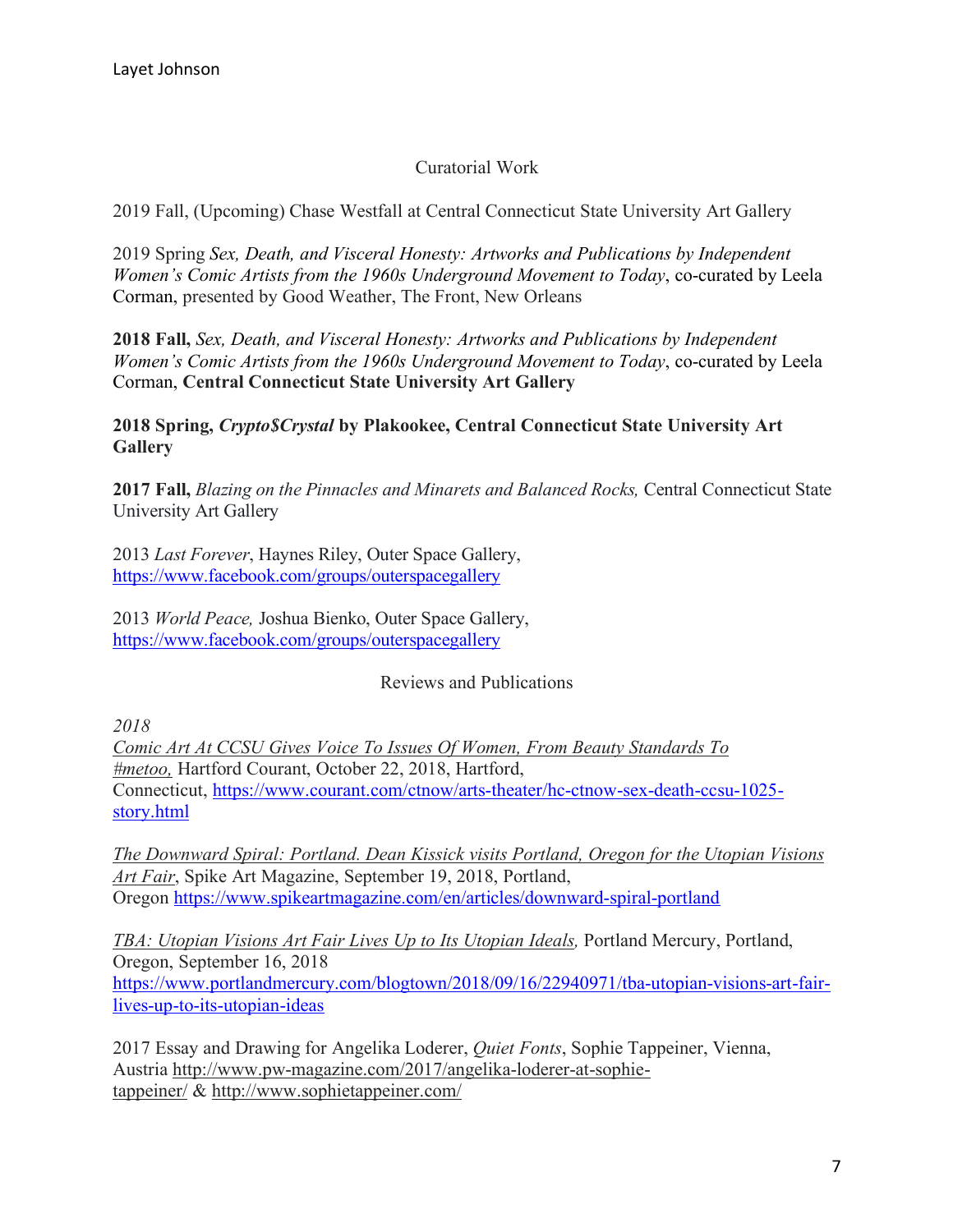To Make a Public: Good Weather, Temporary Art Review, February 14, 2017 http://temporaryartreview.com/to-make-a-public-good-weather/

2015 *Camaro Jr*, Weekly Comic, The Arkansas Times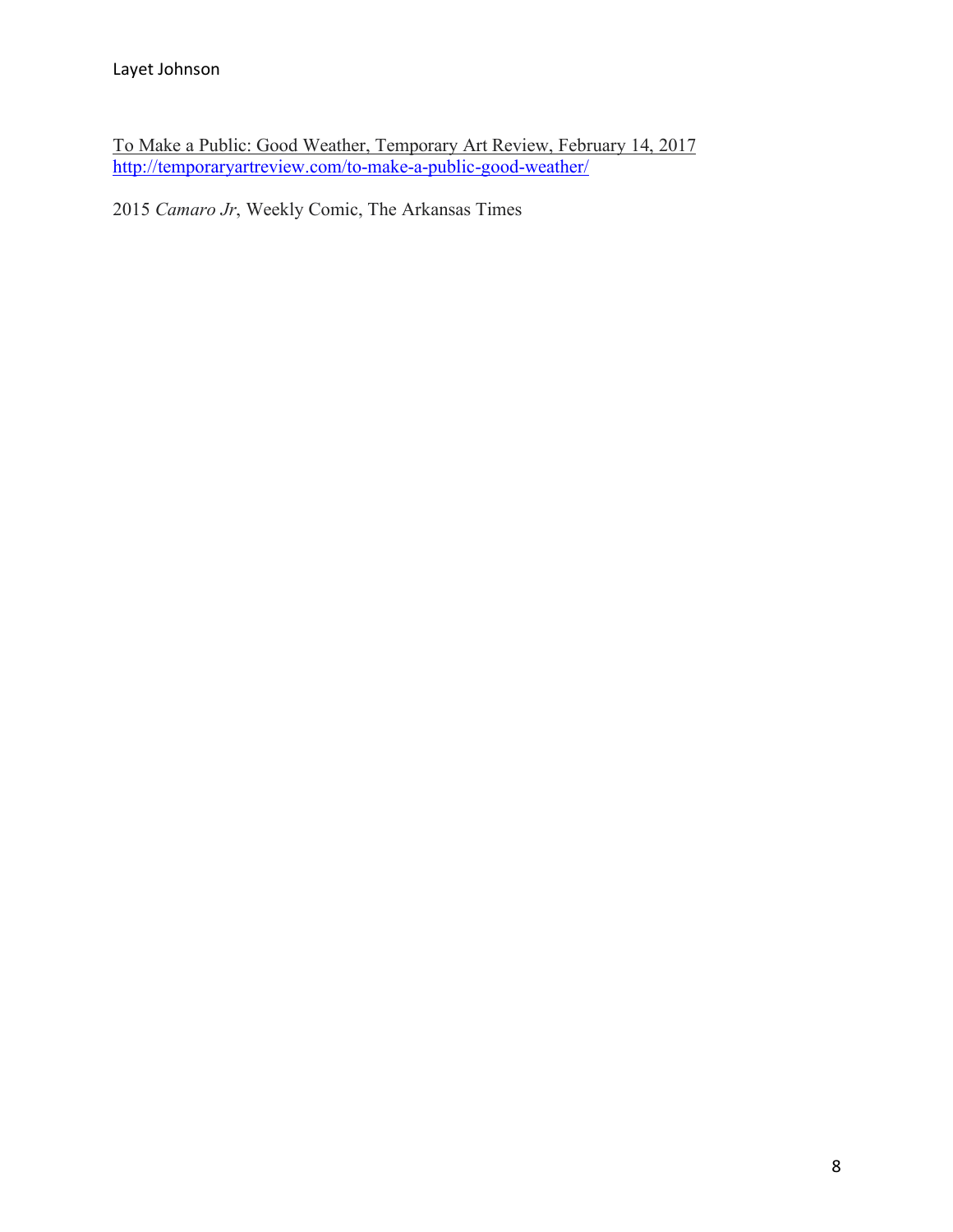### Statement of Research Philosophy

#### Layet Johnson

My research philosophy is divided into two parts, the first being in the studio and comprised of cartooning, and the second being out of the studio and comprising conceptual gestures, such as performances and site specific sculptural installations. My current research in cartooning is towards publications and developing state of the art narrative animation. As a conceptual artist, my research involves proposing international site-specific exhibitions, and joining collaborative design projects, performances, and conferences with a network of artists. To connect these two pursuits, it is important to describe how my cartooning morphed into conceptual art before splitting into two equal parts.

I value the term "cartoon" for its undervalued position compared to "drawing." Cartoons find their strength in their subversion. In magazines and newspapers they break up text like graffiti breaks up walls and train cars. Cartoons work where so much art fails. They are brutal in their humor and in their sorrow. Simple cartoons are like symbols, and in sequence like words. Comic theory states that in the margins between comic panels, readers are able to fill in the blanks with their imagination. While drawings are specific (they represent the human hand,) cartoons are general (they represent human thought.) In short, cartoons *work.* 

It makes sense that my conceptual practice is derived from cartoons. I began making conceptual art out of a desire to break from traditional methods of art making and presentation. But early on, many of my performances and conceptual sculptures were based on cartoons. Or I would use comics as schematics to describe the various concepts I hoped to convey in my other work. They were small doodles with added text, i.e. primitive comics. Later on I learned to imagine and implement simple works without these cartoons. Ideas remained, language replaced proposal sketches, and conceptual materials became the total physical object. I practiced showing up and making the work there.

For an exhibition in 2009 or 2010, I made "drawings" on a wall by striking it with a lasso coated in charcoal powder. In my 2015 exhibition entitled *Caffé Lasso* at a coffee shop in San Francisco, I encircled the ceiling with 200 feet of sailboat rigging. I wanted to capture the entire space. In my 2017 winter exhibition, *Mystery Bird*, at Pina, Vienna, I found that the space was heated by a small wood burning stove and decided to chop enough wood for the gallery's winter season. We bought one metric ton of local apricot wood that I cut in the gallery and we drank apricot liqueur at the opening. The action drew a direct line between the space and me.

When I lived in New York, I was short on cash, space, time, and ideas, but like a plant in the sidewalk, the smallest art form pushed through. It was about all I could muster at the time but it fit, like the first days of an exercise routine. When I finally made a break from the big city, I bought a scanner and began to make more cartoons and show them. Now I obsessively make cartoons that are deeply personal, though I like sharing them. I draw imaginary places and people, and use them to process ideas from my life. I draw friends and tell stories. Put simply, they are a kind of journal. I still make conceptual work though. To me, conceptual work does well at generating complex conversations among creative people, the kinds of folks thinking 10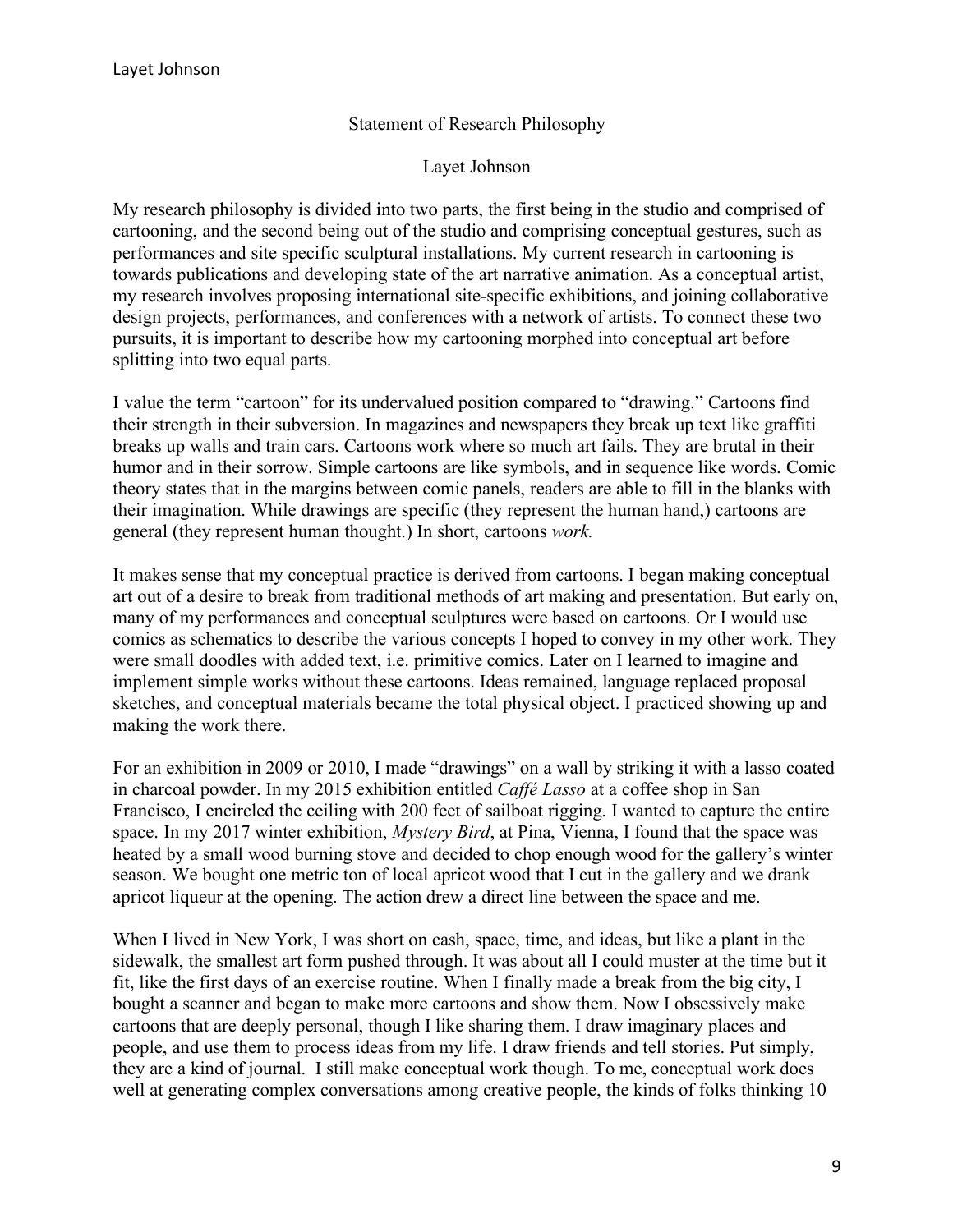steps ahead, so long as the content is there. Not all ideas are worth mulling over. Cartoons on the other hand are for dreamers. As Trina Robbins once said, they're "for looking at and reading, not discussing."